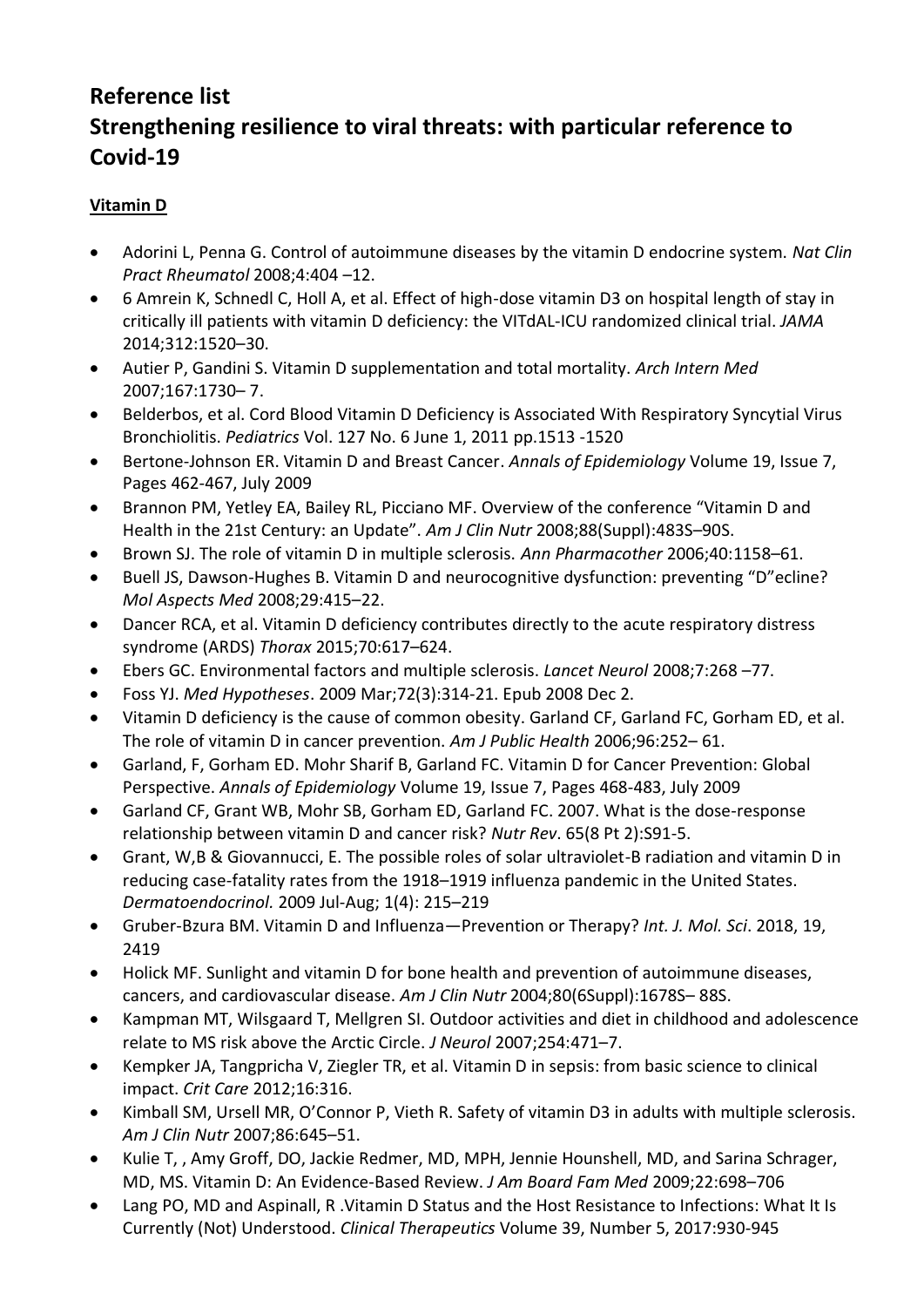- Lappe JM, Travers-Gustafson D, Davies KM, Recker RR, Heaney RP. Vitamin D and calcium supplementation reduces cancer risk: results of a randomized trial. *Am J Clin Nutr* 2007;85:1586 –91.
- Liu, P,T . Toll-like receptor triggering of a vitamin D-mediated human antimicrobial response. *Science*. 2006 Mar 24;311(5768):1770-3.
- Martineau A,R, Jolliffe, DA, Hooper, RL, Greenberg, L, Aloia, JF, Bergman, P, Gal Dubnov-Raz, Esposito, S, Ganmaa, D, Ginde, AA, Goodall, EC, Grant,CC, Griffiths, CJ, Janssens,W Laaksi,I, Manaseki-Holland, S, Mauger,M, Murdoch, DR, Neale,R, Rees, J, Simpson, S, Jr, Stelmach, I, Kumar, GT, Urashima, M, Camargo, CA. Vitamin D supplementation to prevent acute respiratory tract infections: systematic review and meta-analysis of individual participant data. *BMJ Open* Access.<https://www.bmj.com/content/bmj/356/bmj.i6583.full.pdf>
- Medcram Medical Lectures. March 2020. <https://www.youtube.com/watch?v=gmqgGwT6bw0&feature=youtu.be>
- Mohr SB. A Brief History of Vitamin D and Cancer Prevention *Annals of Epidemiology* Volume 19, Issue 2, Pages 79-83, February 2009
- Osborne JE, Hutchinson PE. Vitamin D and systemic cancer: is this relevant to malignant melanoma? *Br J Dermatol* 2002;147:197–213.
- Oudshoorn C, Mattace-Raso FU, van der Velde N, Colin EM, van der Cammen TJ. Higher serum vitamin D3 levels are associated with better cognitive test performance in patients with Alzheimer's disease. *Dement Geriatr Cogn* Disord 2008;25:539–43.
- Parekh D, Thickett DR, Turner AM. Vitamin D deficiency and acute lung injury. *Inflamm Allergy Drug Targets* 2013;12:253–61.
- Ponsonby AL, Ann Maree Hughes & Robyn Marjorie Lucas The 'hygiene hypothesis' and the development of multiple sclerosis *Neurodegenerative Disease Management*. August 2011, Vol. 1, No. 4, Pages 285-294
- Remmelts HH, van de Garde EM, Meijvis SC, et al. Addition of vitamin d status to prognostic scores improves the prediction of outcome in community-acquired pneumonia. *Clin Infect Dis* 2012;55:1488–94.
- Schwalfenberg, G. Vitamin D for influenza. *Can Fam Physician*. 2015 Jun; 61(6): 50
- Soilu-Ha ̈nninen M, Airas L, Mononen I, Heikkila ̈A, Viljanen M, Ha ̈nninen A. 25-Hydroxyvitamin D levels in serum at the onset of multiple sclerosis. *Mult Scler* 2005;11:266 –71.
- Smolders J, Menheere P, Kessels A, Damoiseaux J, Hupperts R. Association of vitamin D metabolite levels with relapse rate and disability in multiple sclerosis. *Mult Scler* 2008;14:1220– 4.
- Szodoray P, Nakken B, Gaal J, et al. The complex role of vitamin D in autoimmune diseases. *Scand*
- Peppone LJ, Huston AJ, Reid ME, Rosier RN, Zakharia Y, Trump DL, Mustian KM, Janelsins MC, Purnell JQ, Morrow GR. The effect of various vitamin D supplementation regimens in breast cancer patients. *Breast Cancer Res Treat*. 2011 May;127(1):171-7. Epub 2011 Mar 8.
- Sharief S et al. 2011. Vitamin D levels and food and environmental allergies in the United States: Results from the National Health and Nutrition Examination Survey 2005-2006. *Journal of Allergy and Clinical Immunology*, 2011; DOI: 10.1016/j.jaci.2011.01.017
- Shindle &. Lattermann. *American Orthopaedic Society for Sports Medicine (AOSSM) 2011 Annual Meeting: Abstract 46. Presented July 10, 2011. J Immunol* 2008;68:261–9.
- Tolppanen AM, Adrian Sayers, William D. Fraser, Glyn Lewis, Stanley Zammit and Debbie A. Lawlor, *The association of serum 25-hydroxyvitamin D3 and D2 with depressive symptoms in childhood – a prospective cohort study* has just been published online in the Journal of Child Psychology and Psychiatry, Volume 53, Issue 1, January 2012. DOI : 10.1111/j.1469- 7610.2011.02518.x.
- van der Mei IAF, Ponsonby A, Dwyer T, et al. Vitamin D levels in people with multiple sclerosis and community controls in Tasmania, *Australia.J Neurol* 2007;254:581–90.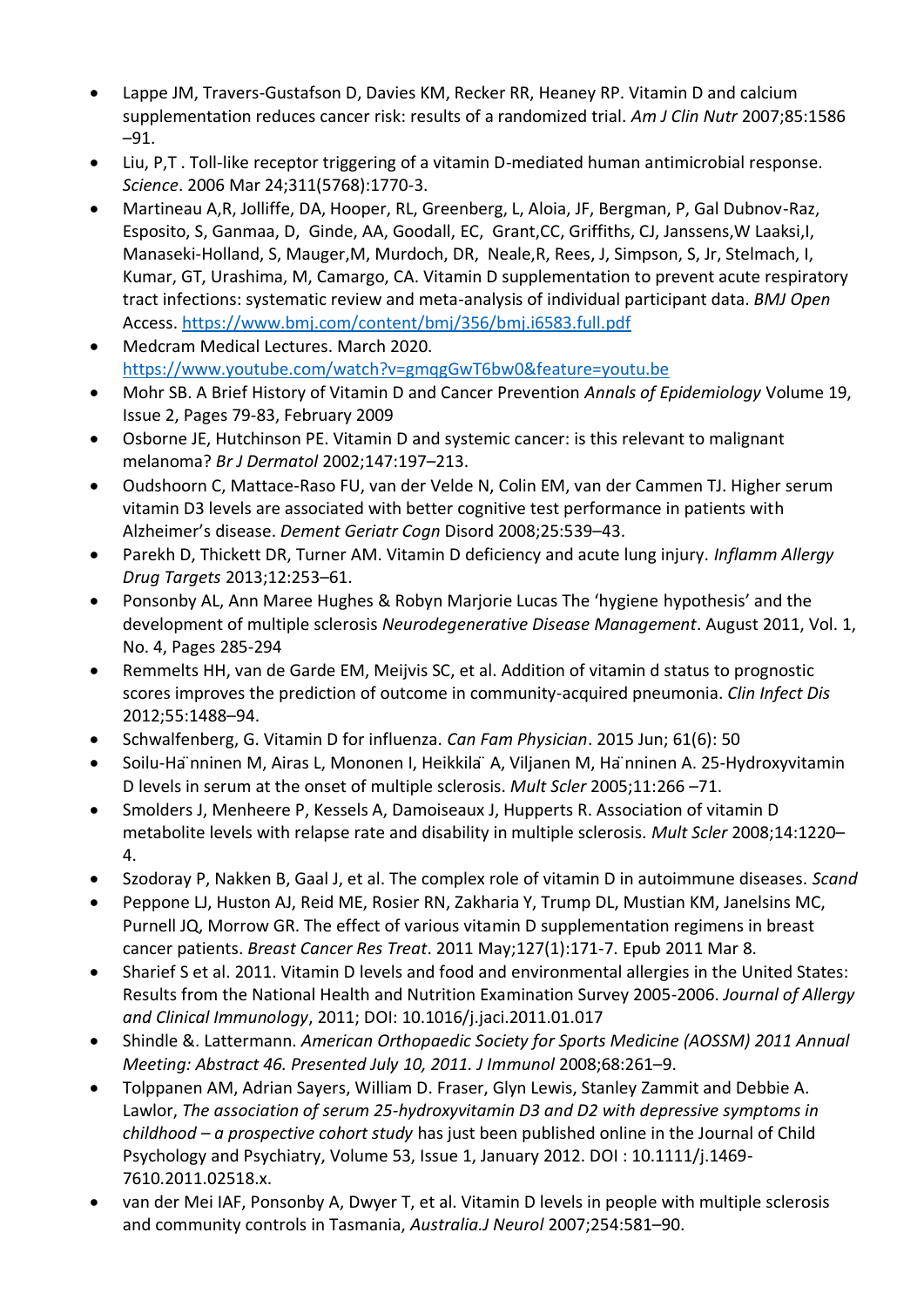- Vieth R. Vitamin D and Cancer Mini-Symposium: The Risk of Additional Vitamin D. *Annals of Epidemiology* Volume 19, Issue 7 , Pages 441-445, July 2009
- Vieth, R. Vitamin D supplementation, 25-hydroxyvitamin D concentrations, and safety. *Am J Clin Nutr*, 1999 May;69(5):842-56.
- Vitamin D supplementation: recommendations for Canadian mothers and infants. *Paediatr Child Health* 2007;12:583–9.
- Wagner CL, Greer FR, American Academy of Pediatrics Section on Breastfeeding, American Academy of Pediatrics Committee on Nutrition. Prevention of rickets and vitamin D deficiency in infants, children, and adolescents. *Pediatrics* 2008;122:1142–52.
- Wang TJ, Pencina MJ, Booth SL, et al. Vitamin D deficiency and risk of cardiovascular disease. *Circulation* 2008;117:503–11.
- Watson, KE, Abrolat ML, Malone LL, Hoeg JM, Doherty T, Detrano R, Demer LL. Active serum vitamin D levels are inversely correlated with coronary calcification. *Circulation* 1997, Sep 16;96(6):1755-60.
- Witte J. G. Hoogendijk, MD, PhD; Paul Lips, MD, PhD; Miranda G. Dik, PhD; Dorly J. H. Deeg, PhD; Aartjan T. F. Beekman, MD, PhD; Brenda W. J. H. Penninx, PhD. Depression Is Associated With Decreased 25-Hydroxyvitamin D and Increased Parathyroid Hormone Levels in Older Adults. *Arch Gen Psychiatry.* 2008;65(5):508-512
- Wortsman J, Matsuoka LY, Chen TC, Lu Z, and Holick MF. Decreased bioavailability of vitamin D in obesity. *Am J Clin Nutr* 2000;72:690–3.
- Yamshchikov, A.V, Desai, N.S, Blumberg, H.M, Ziegler, T.R, Tangpricha, V. Vitamin D for Treatment and Prevention of Infectious Diseases: A Systematic Review of Randomized Controlled Trials. [Endocr Pract. 2009 Jul](https://www.ncbi.nlm.nih.gov/pmc/articles/PMC2855046/)–Aug; 15(5): 438–449

## **Vitamin C**

- Curing the Incurable. Vitamin C, Infectious Diseases, and Toxins. Book. Thomas Levi MD, JD. Livon Books. 2002.
- Fowler III AA, Kim C, Lepler L, Malhotra R, Debesa O, Natarajan R, Fisher BJ, Syed A, DeWilde C, Priday A, Kasirajan V. Intravenous vitamin C as adjunctive therapy for enterovirus/rhinovirus induced acute respiratory distress syndrome. *World J Crit Care Med*. 2017 Feb 4;6(1):85-90.
- Hemilä H, Chalker E. Vitamin C Can Shorten the Length of Stay in the ICU: A Meta-Analysis. *Nutrients*. 2019 Mar 27;11(4).
- Li J. (2018) Evidence is stronger than you think: a meta-analysis of vitamin C use in patients with sepsis. *Crit Care*, 22:258. [https://www.ncbi.nlm.nih.gov/pubmed/30305111](https://orthomolecular.acemlna.com/lt.php?s=b002462225cc2dcfd746574957c0b503&i=145A149A1A6544) .
- Wang Y, Lin H, Lin BW, Lin JD. (2019) Effects of different ascorbic acid doses on the mortality of critically ill patients: a meta-analysis. *Ann Intensive Care*. 9:58. [https://www.ncbi.nlm.nih.gov/pubmed/31111241](https://orthomolecular.acemlna.com/lt.php?s=b002462225cc2dcfd746574957c0b503&i=145A149A1A6545) .

## **Iodine**

- Brown-Grant, K.: Extrathyroidal iodide concentrating mechanisms. Physiol. Rev., 41:189, 1961.
- Carrol, B., Keosian, J., and Steinman, I.D.: The mode of action of iodine on infectious agents. *J. Newark Beth Israel Hosp*., 6:129-140, 1955.
- Carroll, B.: The relative germicidal activity of triiodide and diatomic iodine. *J. Bacteriol*., 69:413- 417, 1955.
- Derry, D.M. Breast Cancer and Iodine. Trafford, Victoria Canada, 2001.
- Gershenfeld, L.: Iodine. In Disinfection, Sterilization, and Preservation. Edited by S. S. Block. Philadelphia, Les & Febiger, 1977, pp.196-218.